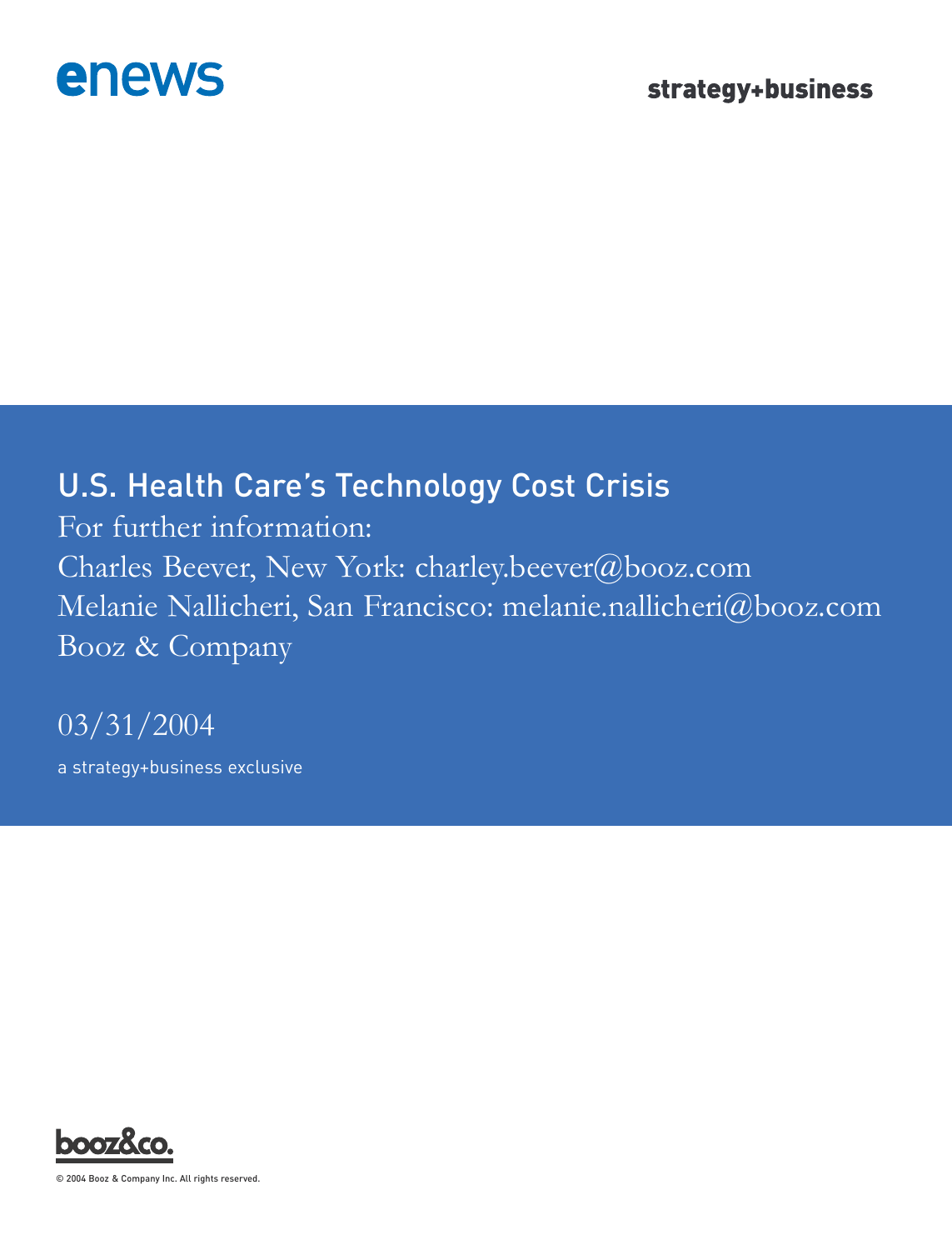# U.S. Health Care's Technology Cost Crisis

Spiraling drug prices aren't the only challenge facing the U.S. health-care system. Medical technology costs must be controlled, without sacrificing innovation.

## **by Charles Beever, Heather Burns, and Melanie Karbe**

In the ongoing national debate in<br>the United States about the spiral-<br>ing price tag for health care, drug<br>costs have received the lion's share of n the ongoing national debate in the United States about the spiraling price tag for health care, drug attention. But there's another culprit lurking that will soon attract government and business scrutiny as pressure builds to control spending: the cost of medical technology.

If manufacturers and healthcare providers want to play a pivotal role in the coming debate over technology spending, it is time for them to act together to develop a better process for assessing the value of medical technologies and balancing costs against outcomes. At the least, they need to brace themselves for future pressure to reduce spending.

Although the benefits of innovative medical technologies are undeniable (for example, advances have cut the death rate from cardiovascular disease by 25 percent over the last 20 years), innovation comes with a price. Overall healthcare costs have outpaced GNP growth by more than four percentage points, on average, in the last five years and now total \$1.5 trillion per year. Spending on medical technology has accounted for about 20 percent of that growth, and now exceeds \$200 billion per year. This spending surge presents a challenge to the U.S. economy and society: How can we control cost increases without sacrificing the benefits of innovation?

#### **Three Cost Drivers**

There is substantial evidence that overutilization and misuse of technology leads to spending that exceeds its value for patients. In the diagnostic imaging technology category — which has grown to nearly a \$100 billion business spending increases are driven to a large extent by the growth in the number of machines installed in hospitals, as well as in doctors' offices and at imaging centers. This has led in turn to overcapacity in many areas and has created incentives for doctors to prescribe unnecessary procedures. Duplication of procedures (i.e., a patient receives an MRI, then a PET scan, even though doing both procedures does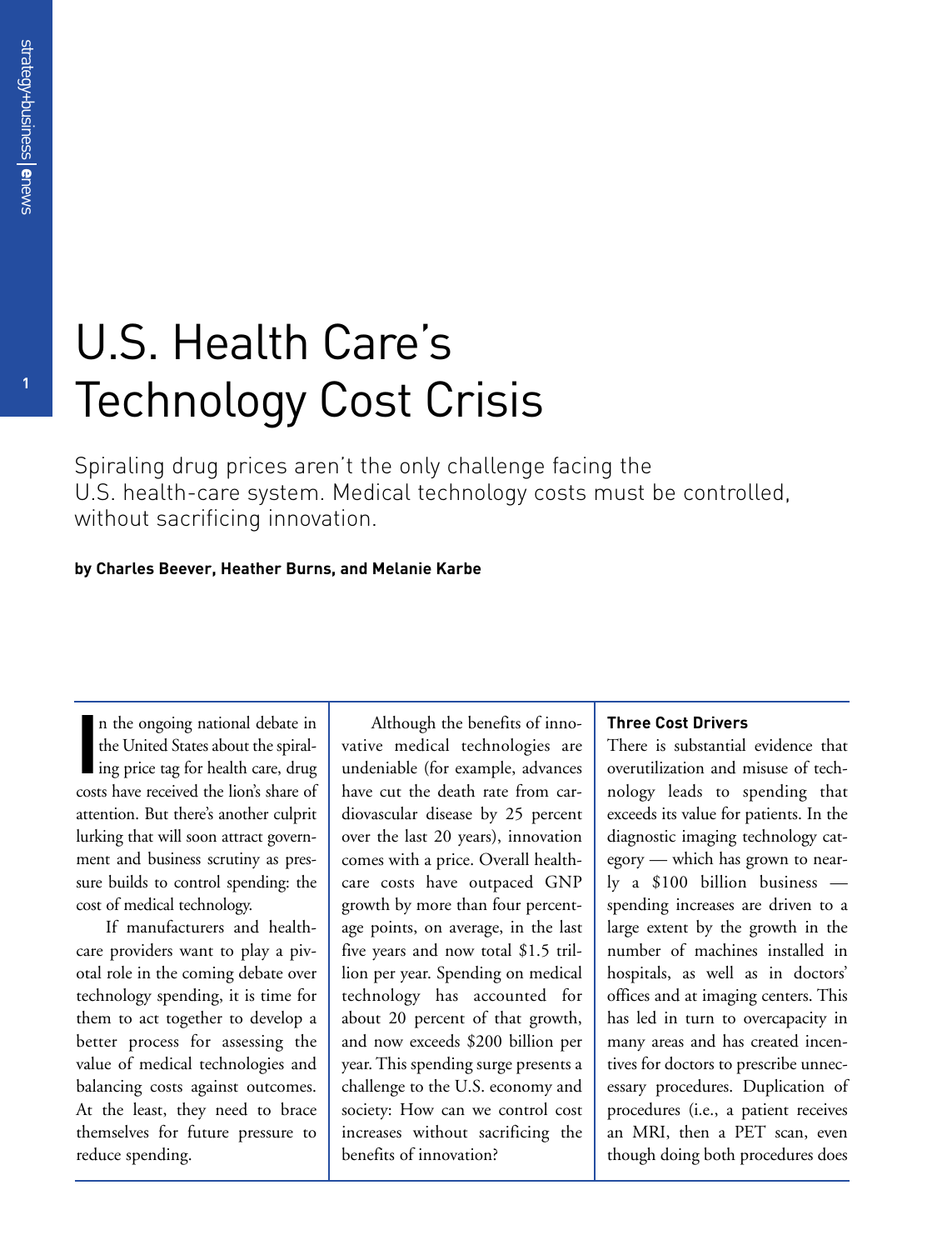**2**

not help doctors get closer to a diagnosis) and overuse of high-end procedures in situations where they add little value has also driven up technology spending unnecessarily.

We have identified three important reasons medical technology is not being used cost-effectively. First, patients do not pay directly manufacturers do not consistently perform studies of the economic benefits of new procedures.

## **Options for Change**

Private medical insurers and companies that pay for health-care plans have started to realize the significant impact of medical technology

Medical technology spending comprised about 20 percent of the growth in health-care costs for the last five years, and now exceeds \$200 billion annually.

for the health care they receive, so they sometimes make unreasonable demands on physicians for diagnosis and treatment. Second, a new technology may be adopted because of its clinical superiority to existing technologies, but there is no market mechanism to ensure that it will be used where it is clinically most appropriate or where it offers highest value for a patient compared on health-care costs, and are likely to look for ways to reduce costs without hindering innovation. In principle, given continued thirdparty payment for health care, there are two options: One is to force a national debate about ways to introduce consistent and generally accepted value calculations into the evaluation of new technologies; the other is to look for targeted strate-

# Private medical insurers are likely to look for ways to reduce costs without hindering innovation.

with other treatments. Third, because there is no market mechanism for determining the value of medical technology, there is currently no generally accepted screening process to assess its value; cost-effectiveness is not a criterion for regulatory approval of procedures, and

gies that reduce costs in specific areas of the health-care system.

The most important question in establishing a value paradigm is the level at which value assessments would be made. One possibility is to use a federal agency, such as the Food and Drug Administration,

#### **Charles Beever**

(beever\_charley@bah.com) is a vice president with Booz Allen Hamilton based in New York. He assists companies with strategic, organization, and performance improvement in the fields of medical products, pharmaceuticals, and health care.

## **Heather Burns**

(burns\_heather@bah.com) is a senior vice president in Booz Allen Hamilton's McLean, Va., office. She focuses on strategy and technology solutions in the health-care and environmental industries.

## **Melanie Karbe**

(karbe\_melanie@bah.com) is a principal in Booz Allen Hamilton's San Francisco office. Her work focuses on strategy development, in particular commercialization and innovation strategies, as well as strategy-based transformation for clients across all health-care sectors.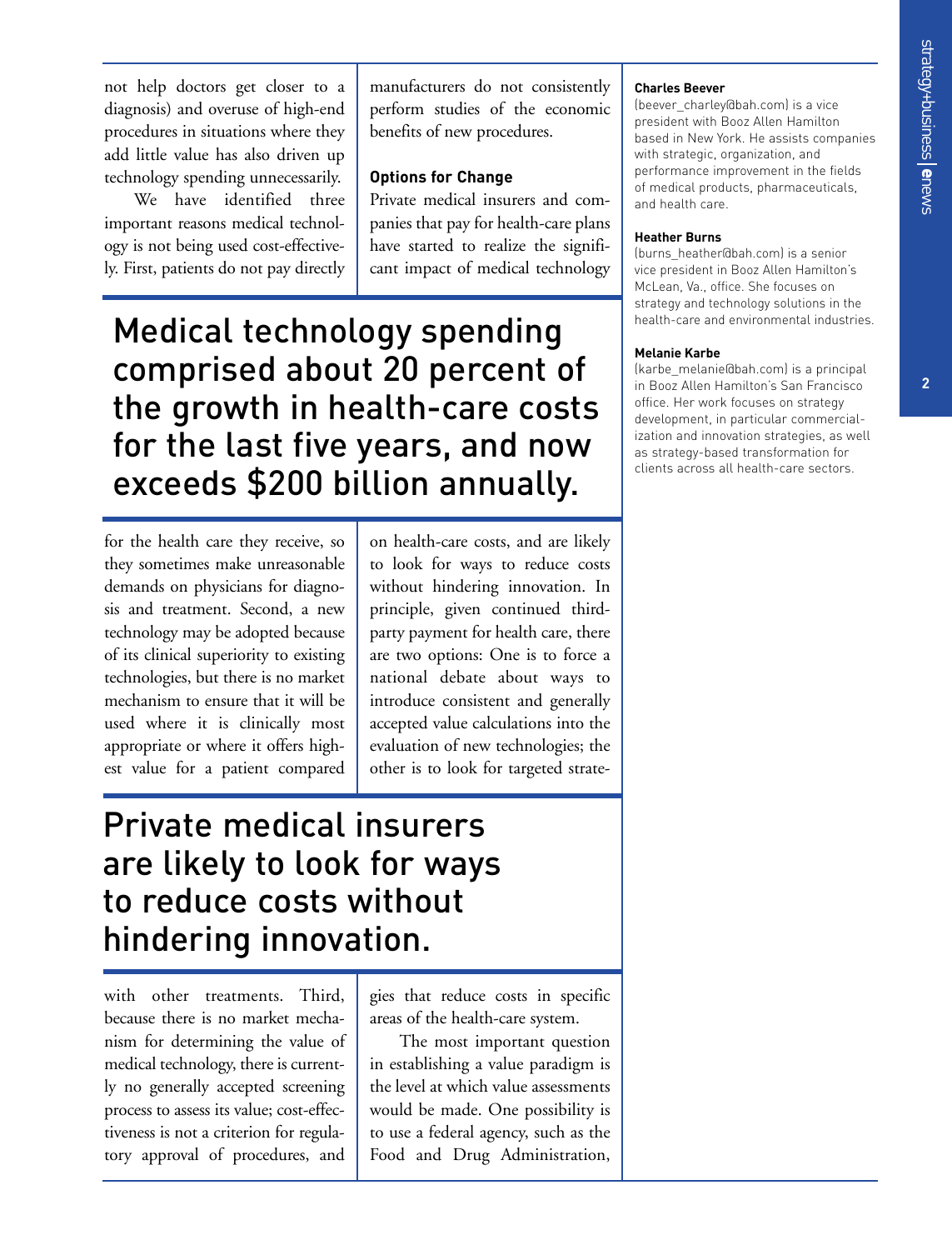akin to the national authorities that evaluate new technologies in Canada, France, the United Kingdom, and other countries. Another possibility would be to create a public/private partnership between existing government entities and private health-care groups. Both options have advantages and

be introduced, as they have been in some plans, for various diagnostic imaging techniques. Another potential strategy is to align the incentives of payers and providers to reduce overutilization of technology.

All players, especially technology manufacturers and health-care providers, need to prepare for, or

# Some may view the push for cost containment in health care as a threat, but it is far more productive to look at it as an opportunity.

disadvantages; it seems more likely in the short term, however, that the U.S. will opt for a smaller-scale approach (versus creating a national body), for example, contracting the work to several small private entities, similar to the privately run centers that currently perform technology assessments.

A wide range of cost-management possibilities exists at the level of individual health-care plans. Differing levels of co-payments can

even step in to shape, the almost certain changes in the way medical technologies are paid for and deployed. Manufacturers should be thinking about ways to more thoroughly document the value of their technology, to better understand what changes in product positioning and pricing may be required, and to critically review productdevelopment portfolios. Healthcare providers may want to consider more extensive patient and provider

education programs, supported by incentives that better align desired outcomes. Both sets of players should get involved in determining the best way to perform value reviews with other health-care constituencies and in creating joint forums for discussion.

Some may view the push for cost containment in health care as a threat, but it is far more productive to look at it as an opportunity for different stakeholders to work out a feasible solution for all. +

#### **Resources**

"What's Driving Prescription Drug Costs?" by Heather Burns, Charles Beever, and Robert Hutchens, *s+b enews*, 09/29/03. www.strategybusiness.com/enewsarticle/enews092903

"Patient Safety: A Data-Driven Prescription," by Heather Burns and Charles Beever, *s+b enews*, 02/13/03. www.strategy-business.com/ enewsarticle/22314

"Health Care's New Electronic Marketplace," by J. Philip Lathrop, Gary Ahlquist, and David G. Knott, *s+b*, 2Q 2000. www.strategy-business.com/article/16821